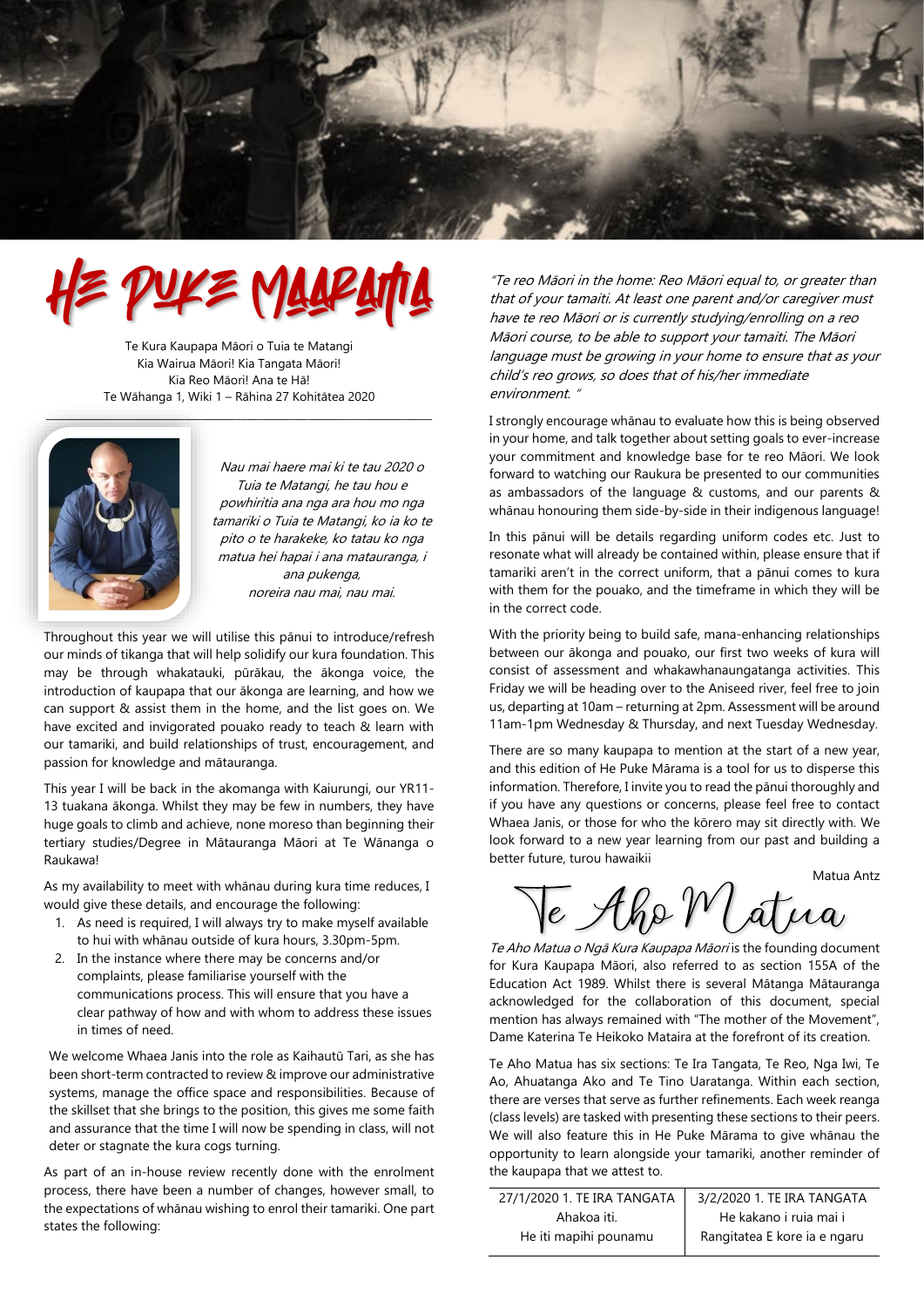

Ngā mihi matakuikui e rere atu ana ki a koutou <sup>e</sup> ngā whānau o te kura nei. Nau mai hoki mai, nau mai haere mai tonu ngā kanohi hou. On behalf of the Poari, I extend a warm welcome to you all.

The poari is continuing to make good progress in governance areas including policy reviews, financial reporting and supporting the Tumuaki to manage the day-to-day operations of the kura. We are grateful for the whānau input we have received about aspirations and goals, and those ideas are now being considered in this year's Charter. We have chosen to opt-in to the school donations scheme for 2020 which means that we will receive a little more government funding to go towards learning resources for ākonga. Ahakoa he iti, he pakohe. We are very pleased that the kura will also begin the PB4L journey this year. PB4L (Performance Behaviour 4 Learning) is a long-term approach in place in many schools throughout Aotearoa. It is focussed on the behaviour of adults in the kura to create and nurture a supportive and positive environment for tamariki.

As you know, there were some kaimahi changes last year with farewells to Matua Aaron and more recently Nani Maria. Whaea Alena Beard's mahi has evolved to now include bus driving and teaching hangarau and Matua Anthony will be spending more time in akomanga this year. To provide immediate Tumuaki support Whaea Janis de Thierry was appointed as Kaihautū Tari for a fixed term of 3 months. During Term 1 we will advertise the Kaihautū Tari role as a permanent position and welcome suitably qualified and experienced people to apply. Whaea Janis is a current Poari member and as such can be employed at the kura on a fixed-term basis only. ( If Poari members apply for and are appointed to permanent positions at the kura, they must resign from their position on the Poari.

I hope that you have been enjoying the glorious summer weather in Te Tauihu and are now excited for your tamariki to settle back into kura over the coming weeks. We look forward to sharing the Tuia Te Matangi kaupapa with you in 2020.

Kāti i kōnā. Ngā manaakitanga o te Runga Rawa ki runga i a koutou katoa. Nāku noa, nā Jaqui Ngawaka (Manukura Poari)



## CONTACT DETAILS

In the next week, Whaea Janis will be sending out forms requesting your updated contact details. This is very important to ensure that we are able to

contact you, and that you are receiving appropriate communications from the kura also. I would like to mention the use of Facebook in our kura comms. We use this tool to communicate information to the whānau, and where required, will follow up with an email or personally contacting parents & caregivers. Some of our reanga also have active FB private chats. Please remember that a greater restraint of appropriation is needed for this medium, self-managing our responses and participation so as to always maintain the integrity of the kaupapa.



## TM WAATAKA

Poari Hui @ TKKMoTTM Starting time 4.30pm Hui ā whānau @ TKKMoTTM Starting time 6.00pm Rangi Pouako Term 1 starts... Nelson Anniversary (public holiday) Waitangi Day (public holiday) Senior Regional Kapahaka Comps Last day of term 1 ANZAC (long weekend) Term 2 starts... Queens Birthday (long wknd) Kapa Haka Kura Tuarua 2020 Last day of term 2 Term 3 starts... Te Huinga Whetu & Te Waipounamu FESTIVAL 2020 Last day of term 3 Term 4 starts... Labour day (long wknd) Last day of term 4

13/2, 2/4, 14/5, 25/6, 6/8, 17/9, 29/10, 10/12 18/2, 31/3, 12/5, 16/6, 4/8, 15/9, 27/10, 8/12 26/1, 7/2 Tues 27 January Mon 3 February Thurs 6 February Sat 22 February Thurs 8 April Mon 27 April Tues 28 April Mon 1 June 29 June-3 July Fri 3 July Mon 20 July Fri 4-Sat 5 September Fri 25 September Mon 12 October Mon 26 October Wed 16 December

### TRANSPORT CHANGES

As you will now be aware, Whaea Alena is our Bus controller, and coordinates our kura vehicles; the two buses. There are several changes regarding the daily transport, the routes, times etc, that need to be communicated to our whānau who use the kura transport. As Whaea Alena works through her contact lists etc, please feel free to contact her directly if you are unsure of the arrangements. Moving forward, other key information you may need are:

- To ensure we can better monitor the care and maintenance of our vehicles, seating arrangements have been created, and this will take place immediately from first day of kura.
- A space has been reserved at the front of each bus for student bags and belongings. They will be expected to leave their gear here during the travel.
- You will remember that ALL ākonga travelling on the kura buses, they, with their parents/caregivers, were asked to sign contracts. Part of this was about behaviour. Please make sure to talk with your tamariki just to refresh them on the expectations when riding on the buses/van. Where this is not observed, the opportunity to use the daily kura transport may be revoked.
- All whānau using the daily transport service pay a weekly fee for this. With our new bus and the costs involved to ensure its maintenance, there has been an increase in transport fees. For our Whakatū whānau, as you would have been already informed, this has increased to \$10p/child weekly. Understanding that this may not yet have been organised, please ensure that you have done so at your soonest convenience. Enquiries can be made with Whaea Alena, who can point you in the right direction. Again, where this is neglected, the opportunity to use the daily kura transport, may be revoked.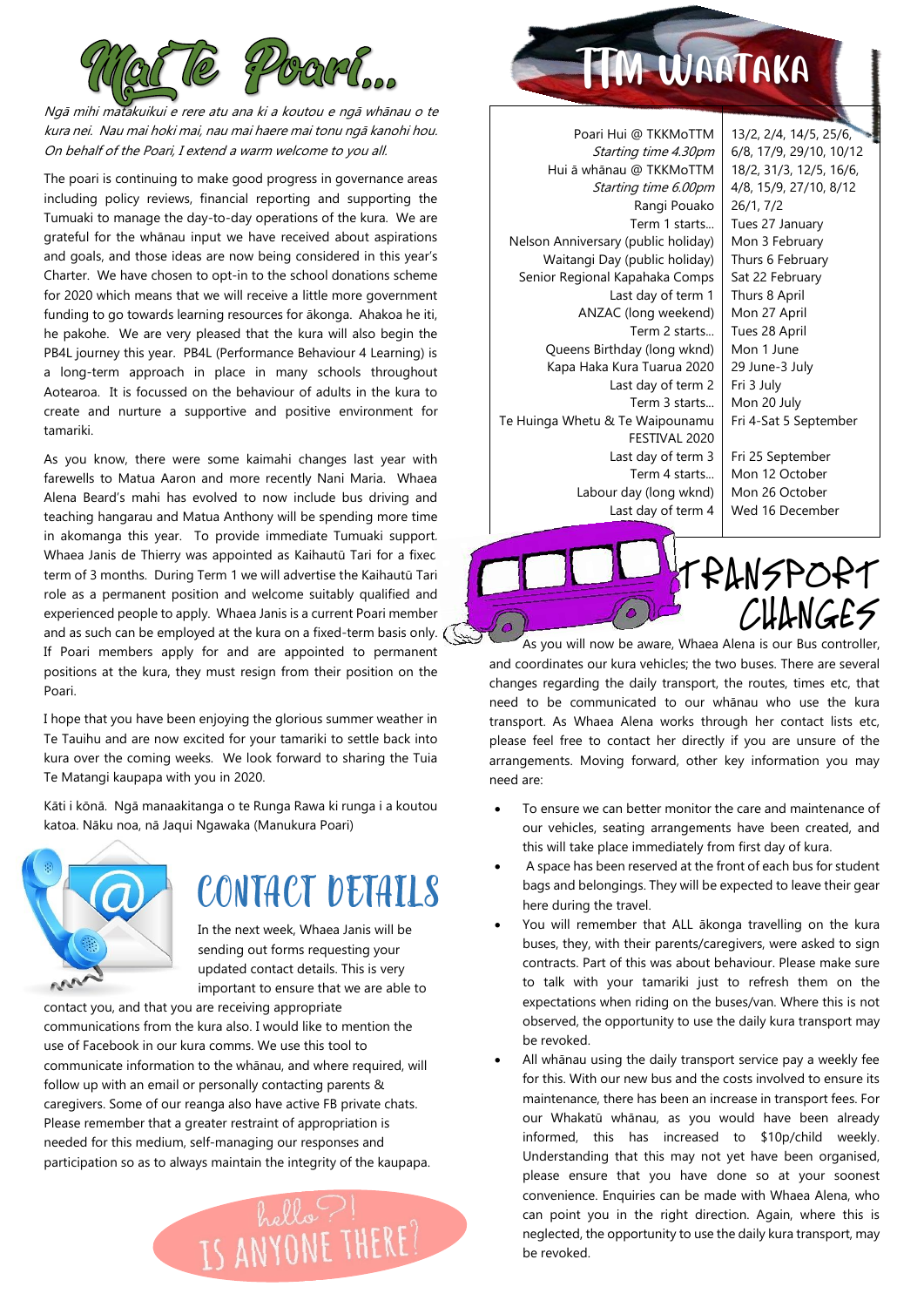## Daily Parking TKKM DRIVEW

With a number of close-call vehicle related incidents last year in the kura driveways and parking reserves, we are tightening things up to ensure that the safety of our ākonga and kaimahi is prioritised. Therefore, as has been the expectation in the past, as from the first day of kura 28/1/2020, At all times, Monday – Friday, all stationery vehicles are expected to use

the TKKMoTTM allocated parking area. We make special mention of the bus bay also as a mandatory 'Keep clear at all times' space.

Lastly whānau mā, if at any time you are collecting your tamariki from kura, please ensure to drive to the large parking area near the church end and leave your vehicles there.

## -ABSENTEEISM-

There has been robust discussion about our Tuia te Matangi ākonga with attendance versus Absenteeism. It has been a concern with the number of absentees in 2019 that went unjustified; the

whānau, parents, caregivers did not give a justifiable (as prepared by MoE, and at the discretion and discernment of the kura administration) reason for an absence. We have sourced the following text in the hope that whānau may better understand the full impact, and process when this occurs, and absence becomes truancy.

- Children are [legally required](http://www.legislation.govt.nz/act/public/1989/0080/latest/DLM178240.html) to be enrolled at and regularly attend school between the ages of six and sixteen. If this doesn't happen then parents, caregivers, whanau, whoever is ultimately responsible for that child can be prosecuted.
- All children in New Zealand, except foreign students, are entitled to attend school free from their fifth birthday.
- If your child is absent on any given day, where possible you should let the kura know. This is especially important where a kura operates a system for checking that their students arrive at school safely (TTM has a contact system to identify daily absences).
- You can do this by phoning the kura office and telling them your child's name, reanga, and why they are absent. Some kura may have an automated process for reporting absences (TTM accepts phone messages recording absence details. However, if enough reason isn't given, contact will be made).
- It's also helpful for the kura if you follow this up with a note stating the same things when your child returns to school.
- It is acceptable for you as a parent to ask for your child to have time off from school for special reasons such as medical appointments. You are also within your rights to ask that your child be exempted from sex education.
- If your child is absent for a period, be it a day or more, then in the interest of student safety, the school should contact you to discuss your child's whereabouts. Although this is not a legal requirement, so is not always the case.
- Remember that the kura becomes the guardian of your child during the school day so they'll want to get it right and know where every one of their students are at any given time.

The TKKMoTTM tikanga [therefore expectation] for all absentees is for parents, caregivers to ring the kura and either speak directly with Whaea Janis or your pouako, or leave a message on the phone messenger. Please remember that messages on Social Media i.e. Facebook IS NOT acceptable. Further to this, where ākonga use the kura daily transport, and do not present themselves in the mornings, without explanation, they will be marked 'T', meaning truant. Whilst this may come across as a 'Hardline', it is a process that we have failed to follow to the latter, and want to ensure that our future vigilence will increase the positive effects on our student's learning!

# Uniform Codes

During the holidays all documents concerning the uniform codes were posted on Facebook, and emailed to whānau. Plesae make sure to familiarise yourselves with the changes relative to ordering garments, and anything else that may apply to your whānau situation. Just to reiterate key points:

- 1. All garments supplied by Cap-it-All Promotions, must now be ordered directly through them. Their contact details are – 207 Akerston Street, Nelson, P. 035486 030 E. info@capitall.co.nz
- 2. All garments supplied by Schooltex, are made through the Kaihautū Tari. Orders can be received by email, or talking directly to Whaea Janis. Because your signature is required in order to approve the order and confirm payment, we encourage you to complete the TKKMoTTM uniform P+O form, which easily outlines the garment description, cost and sizings.
- 3. Our pouako are directed to monitor the uniforms worn by their ākonga. We understand that they are dressed by what they are given by their parents or caregivers, and pouako will talk directly with them, but any follow-up or uniform concerns, they will pass this on to our Kaihautū Tari to contact whānau. Where pouako have reanga communications, they may also address this in those forum also.
- 4. If you would like a hard copy of the uniform code, please contact Whaea Janis to organise this.



E ngā mana e noho nei, koutou mā e hoki mai nei ki te kaupapa o TKKM o Tuia te Matangi, tēnā koutou.

IĘ

Kaiahipua are fortunate to have our years 3 and 4 Akonga join us this year and welcome back Māmā Sophs as their pouako. This is a great

concept merging the years as it allows for more learning with other curriculur areas, and a greater tuakana/teina relationship between the tamariki.

To start the year with a bang and to get our students learning off the ground, we ask that you have your child's stationery named and ready to go on the first day of kura. You can find the stationery lists for years 1-2 and 3-4 on the Kura's faecbook page TKKM o Tuia te Matangi RAUKURA '2020 Stationery List – Tau 1-4'.

For those that are coming in new and may not know myself; He uri tēnei ō ngā iwi e waru nō Te Tauihu, Ngāti Kuia, Rangitāne, Ngāti Apa ki te Rā Tō, Ngāti Koata, Ngāti Toa Rangatira, Ngāti Rārua, Te Ātiawa, Ngāti Tama. He pekanga hoki ki Tūhourangi

Ngāti Wāhiao, Te Arawa waka. Ki tōku Pāpā taha, nō Ngāti Maniapoto, Ngāti Paoa, Hauraki, Waikato. Ko Dee tōku makau, tokotoru ā māua tamariki, Teoti Hou, Rina Puhipuhi, Anthony. Ko Māmā Wirihana ahau.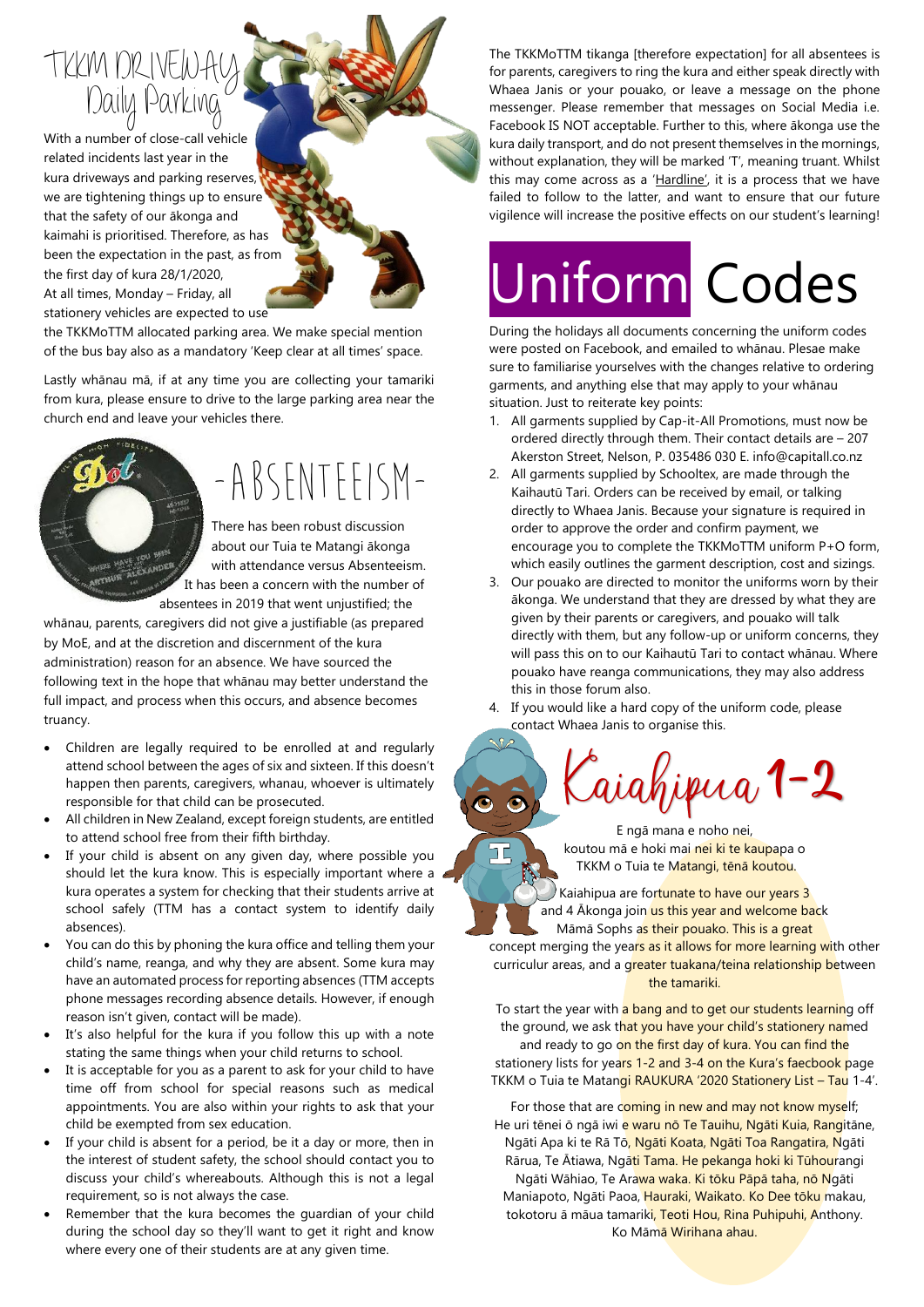$\zeta$ aiahipua 3

Tēnā koutou katoa; Ngā mihi o te tau hou pākehā Ko Pouerua, Tararua, Pukeone me Tu Ao Wharepapa ngā Maunga Ko Waitangi, Manawatu me Motueka ngā Awa Ko Ngātokimatawhaorua me Tainui ngā Waka Ko Oromahoe, Te Tii o Waitangi, Motuiti me Te Āwhina ngā Marae Ko Ngā Puhi me Ngāti Rārua ngā Iwi Ko Sophia Takimoana tōku ingoa Tēnā koutou, tēnā koutou, tēnā tātou katoa

With the new year about to start for our tamariki here at Te Kura Kaupapa Māori o Tuia te Matangi, I have the pleasure of job sharing alongside Mama Wirihana in Kaiahipua undertaking the role of Kaiako for the Level 3 and Level 4 tamariki. Let us embrace 2020 which brings exciting and innovative changes

## Kaiwhakaritenga Pahi

Nau mai hoki mai whānau mā, Whaea Alena here, this year I have a new role with our kura as our Transport Coordinator.

Your tamaiti will be allocated a seat and that will be their seat to and from Kura every day. If there is any vandalism to these seats, the whānau of that tamaiti will be accountable for any costs to repair or replace. Please have a kōrero to your tamariki regarding what is expected of them and the rules of the kura transport.

If your tamaiti/tamariki are not needing transport to let me know either the night before or before 7:20am the morning of. As I am not our Administrator this year please contact the Tari with absentees.

We welcome back the amazing Toro Wayne Hemi and Whaea Alena Beard, our bus drivers for 2020. Motueka already have a messenger group page so I will create one for Whakatū whānau. Otherwise my contact number is 0278342301.

Pick up/drop off times will be:

| WHAKATŪ | Waimea Road - 7.50am / 3.20pm<br>Victory Square Park (Northesk St side) -<br>7.55am / 3.25pm<br>St Lawrence $St - 8.00$ am / 3.30pm<br>Annesbrook Dr bus bay (p/up only) - 8.10am<br>Black Cat Bus bay - 8.15am / 3.15pm<br>Maitland Ave bus bay - 8.20am / 3.10pm |
|---------|--------------------------------------------------------------------------------------------------------------------------------------------------------------------------------------------------------------------------------------------------------------------|
| MOTUEKA | Te Awhina Marae $-$ 8.00am / 3.45pm                                                                                                                                                                                                                                |
|         |                                                                                                                                                                                                                                                                    |

Please be waiting at least 5mins before these times as our drivers will not be waiting for late whānau.



Nau mai hoki mai ki te tauohu Pākehā. Ko te tamaiti te putake o te ako!

Tinirau te maunga Whangaparaoa te awa Kauaetangohia te marae Te Whānau-a-Kauaetangohia te hapū Te Whānau-a-Apanui te iwi

I am looking forward to being part of a strong. progressive whānau this year, in Kaumoana. Feel free to flick me an email [viv@tuiatematangi.ac.nz], or come in for a visit.

### Come along to our first "Meet & Eat"

Bring the whānau – Pot Luck Dinner!

Tuesday 11 February, week 3, term 1 TKKM o Tuia te Matangi | Te tari o te Tumuaki 5.30pm – 7pm

Nā, Whea Viv

| <b>Kaumoana Stationery List</b> |                  |                   |  |  |
|---------------------------------|------------------|-------------------|--|--|
| 1 x E5 Maths book w/margins     |                  | 1 x 3B1 Notebook  |  |  |
| 1 x Scrapbook                   | 1 A <sub>5</sub> | $5 \times 185$    |  |  |
| Pens - blue & red               | <b>Pencils</b>   | Rubber            |  |  |
| Ruler                           | <b>Felts</b>     | Colouring pencils |  |  |
|                                 |                  |                   |  |  |

י

 Tēnā koutou katoa e te whānau, I hope you enjoyed the holidays with your tamariki, the freedom to be able to do things as a whānau on your own schedule, staying up late and sleeping in, or were you more than ready to send them back to kura!

#### Nau mai hoki mai ki te tau 2020

I'm back in the akomanga all geared up for the start of the year with years 5, 6 & 7, I have not yet taught all of the tamariki of this akomanga and can't wait to get to know your tamaiti/tamariki and for those tamariki who have had me before, they know what a treat they are in for! The kura are very excited to be learning and teaching all tamariki French, we will also be focusing on careers, what would the tamariki like to do when they leave kura? To start off we will be visiting some of the workplaces of the whānau, it will be a great experience for us all. I would appreciate any and all support with regards to haerenga with the akomanga and kura.

If you have any questions, call me, text me, PM, or email, whatever suits you - [treena@tuiatematangi.ac.nz](mailto:treena@tuiatematangi.ac.nz) / 0273657702

#### Stationery List

| 1 x JMB/1H5 Maths book w/margins |                | 1 x 3B1 Notebook         |
|----------------------------------|----------------|--------------------------|
| 1 x Scrapbook                    |                | $1 \times$ A5/UB         |
| $5 \times 1B5$                   | <b>Pencils</b> | Pens - blue & red        |
| <b>Rubber</b>                    | Ruler          | <b>Scissors</b>          |
|                                  |                | <b>Optional</b> – Felts, |
|                                  |                | <b>Colouring pencils</b> |

Ngā mihi, Alena Beard